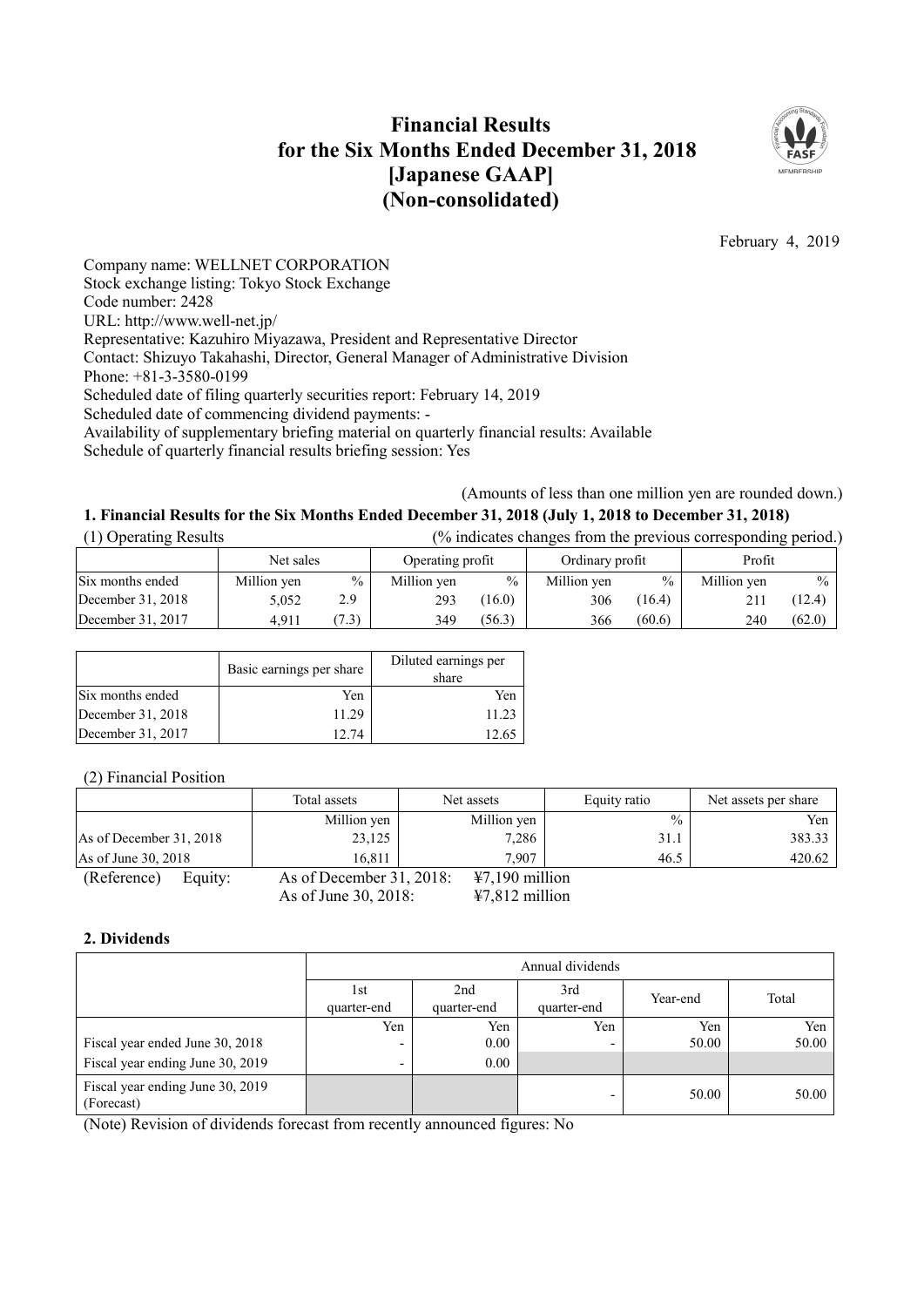# 3. Financial Results Forecast for the Fiscal Year Ending June 30, 2019 (July 1, 2018 to June 30, 2019)

At this moment, it is difficult to indicate the numerical forecast as there are many uncertain factors that may impact the actual financial results for the fiscal year ending June 30, 2019. The forecast will be announced immediately when it becomes possible to make reasonable forecast.

|           |             |               |                  |               | (% indicates changes from the previous corresponding period.) |  |
|-----------|-------------|---------------|------------------|---------------|---------------------------------------------------------------|--|
|           | Net sales   |               | Operating profit |               | Ordinary profit                                               |  |
|           | Million yen | $\frac{0}{0}$ | Million yen      | $\frac{0}{0}$ | Million yen                                                   |  |
| Full year |             | -             |                  |               | $\overline{\phantom{0}}$                                      |  |

|           | Profit      |               | Basic earnings per share |     |
|-----------|-------------|---------------|--------------------------|-----|
|           | Million yen | $\frac{0}{0}$ |                          | Yen |
| Full year | -           | -             |                          |     |

(Note) Revision of financial results forecast from recently announced figures: No

# **\* Notes:**

(1) Adoption of special accounting procedures for preparing quarterly financial statements: No

- (2) Changes in accounting policies, changes in accounting estimates and retrospective restatement
	- 1) Changes in accounting policies due to the revision of accounting standards: No
	- 2) Changes in accounting policies other than 1) above: No
	- 3) Changes in accounting estimates: No
	- 4) Retrospective restatement: No
- (3) Total number of issued shares (common shares)
	- 1) Total number of issued shares at the end of the period (including treasury shares): As of December 31, 2018: 19,400,000 shares As of June 30, 2018: 19,400,000 shares
	- 2) Total number of treasury shares at the end of the period: As of December 31, 2018: 643,020 shares As of June 30, 2018: 825,656 shares
	- 3) Average number of shares during the period: Six months ended December 31, 2018: 18,705,265 shares Six months ended December 31, 2017: 18,909,561 shares
- \* These financial results are outside the scope of quarterly review procedures by a certified public accountant or an audit corporation.

\* Explanation of the proper use of financial results forecast and other notes

At this moment, it is difficult to indicate the numerical forecast as there are many uncertain factors that may impact the actual financial results for the fiscal year ending June 30, 2019. The forecast will be announced immediately when it becomes possible to make reasonable forecast.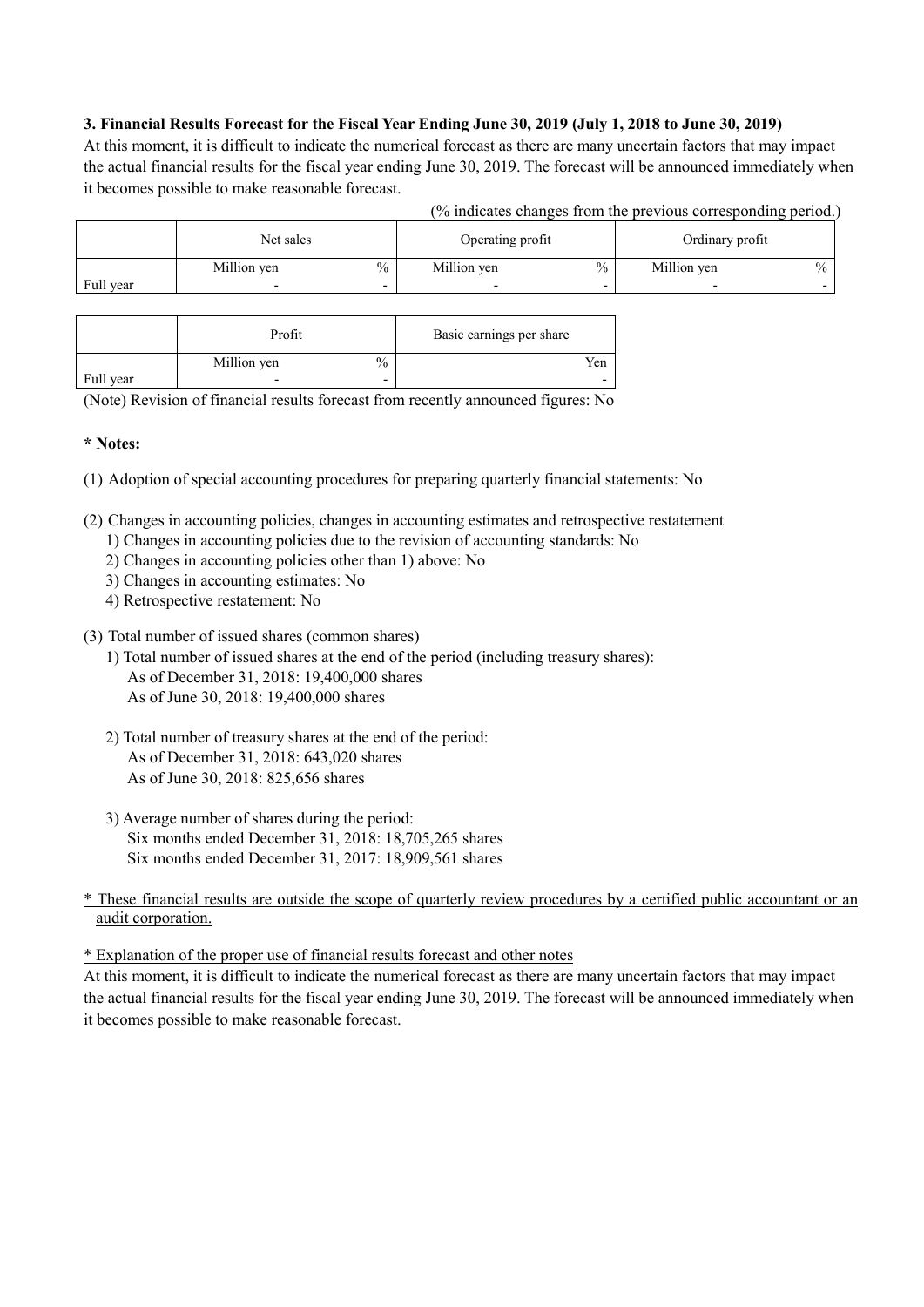# Table of Contents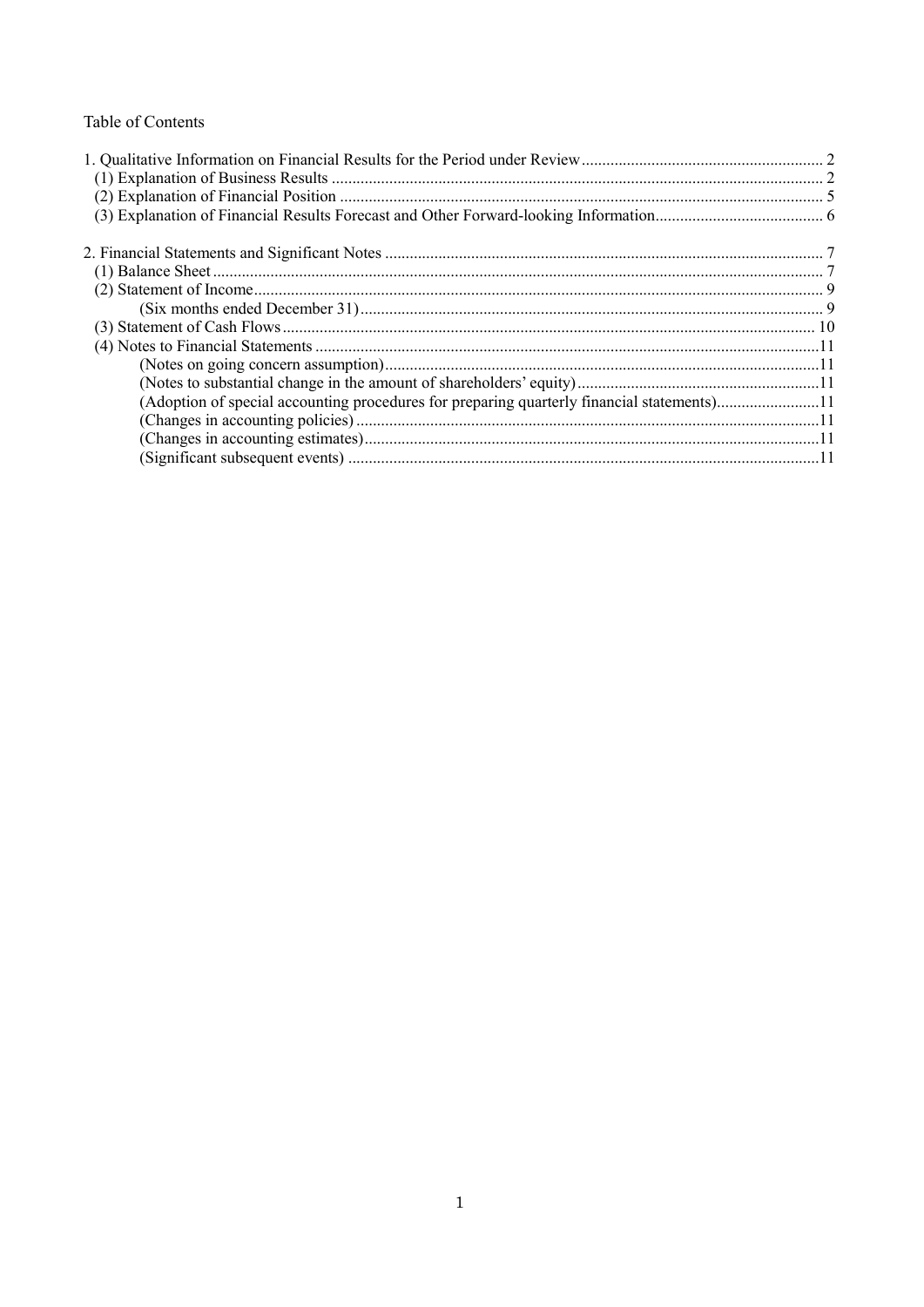# 1. Qualitative Information on Financial Results for the Period under Review

#### (1) Explanation of Business Results

The Company's business domain is the non-face-to-face payment market and its peripheral market. The non-face-to-face payment market has shown drastic changes, including the progression of smartphone payments. Under these circumstances, the Company announced the "Medium Term Five-Year Management Plan (July 2016 - June 2021)" in August 2016 to actively and boldly take on new business opportunities, and has conducted activities to promote "Response to the age of electronic money," "Promotion of Bus IT Promotion Solution Project" and "Service support for consumers from the business operator side" as priority measures.

For the six months ended December 31, 2018, the third year of the "Medium Term Five-Year Management Plan (July 2016 - June 2021)," the Company reported net sales of ¥5,052 million (up 2.9% yearon-year), operating profit of ¥293 million (down 16.0% year-on-year), ordinary profit of ¥306 million (down 16.4% year-on-year) and profit of ¥211 million (down 12.4% year-on-year).

Changes in Environment Surrounding the Company and Response Strategy = New Medium Term Five-Year Management Plan (July 2016 - June 2021)

The Company's business domain is the non-face-to-face payment market and its peripheral market. The non-face-to-face payment market is expected to continue achieving a certain level of growth in the future. During the period of the New Medium Term Five-Year Management Plan, we are pursuing a growth strategy aimed at achieving the target of ¥5.0 billion in ordinary profit in the final fiscal year by turning the changes in environment, such as the expectation of rapid change in payment methods and others, into new business opportunities.

# A. Current status of WELLNET's "Smartphone payment service," *Shiharai-Hisho*

On August 3, 2017, we began the commercial service of *Shiharai-Hisho*, an electronic money service compatible with the increasingly cashless society expected in the future, with our first client, The Kansai Electric Power Co., Inc. The smartphone application *Shiharai-Hisho* is an electronic money service managed on servers with functions including the following:

- 1) Electronic money can be immediately charged from an affiliated bank (can be charged also from other receiving agencies).
- 2) The reminder function of the *Shiharai-Hisho* prevents one from "carelessly forgetting" payment, thereby improving the collection rate.
- 3) Costs will be reduced as a result of a shift from the issuance of invoices by mail to electronic invoices through *Shiharai-Hisho*.

We have completed connections with Sumitomo Mitsui Banking Corporation, JAPAN POST BANK Co., Ltd., The Daisan Bank, Ltd., The Mie Bank, Ltd., The Chiba Kogyo Bank, Ltd., THE TAIKO BANK, LTD., The Hokkaido Bank, Ltd., The Akita Bank, Ltd., The Awa Bank, Ltd., The Ehime Bank, Ltd., The Kagawa Bank, Ltd., THE BANK OF KOCHI, LTD., The Shikoku Bank, Ltd., The Tokushima Bank, Ltd., The Hyakujushi Bank, Ltd., and The Daishi Bank, Ltd. We expect to become affiliated with more banks going forward. In addition, we have implemented security functions including biometric authentication and realtime monitoring functions for settlement information.

In addition to The Kansai Electric Power Co., Inc., our first client to introduce this service, Kyushu Electric Power Co., Inc., Hokkaido Electric Power Co., Inc. (exclusive adoption of the Company's service), Tohoku Electric Power Co., Inc., and Shikoku Electric Power Co., Inc. (exclusive adoption of the Company's service), also began offering this service, and we plan to expand it to other power companies going forward. We have also begun activities on a full scale encouraging businesses that have already introduced our Multi Payment Services to also adopt *Shiharai-Hisho*. In the airline industry, AirAsia Japan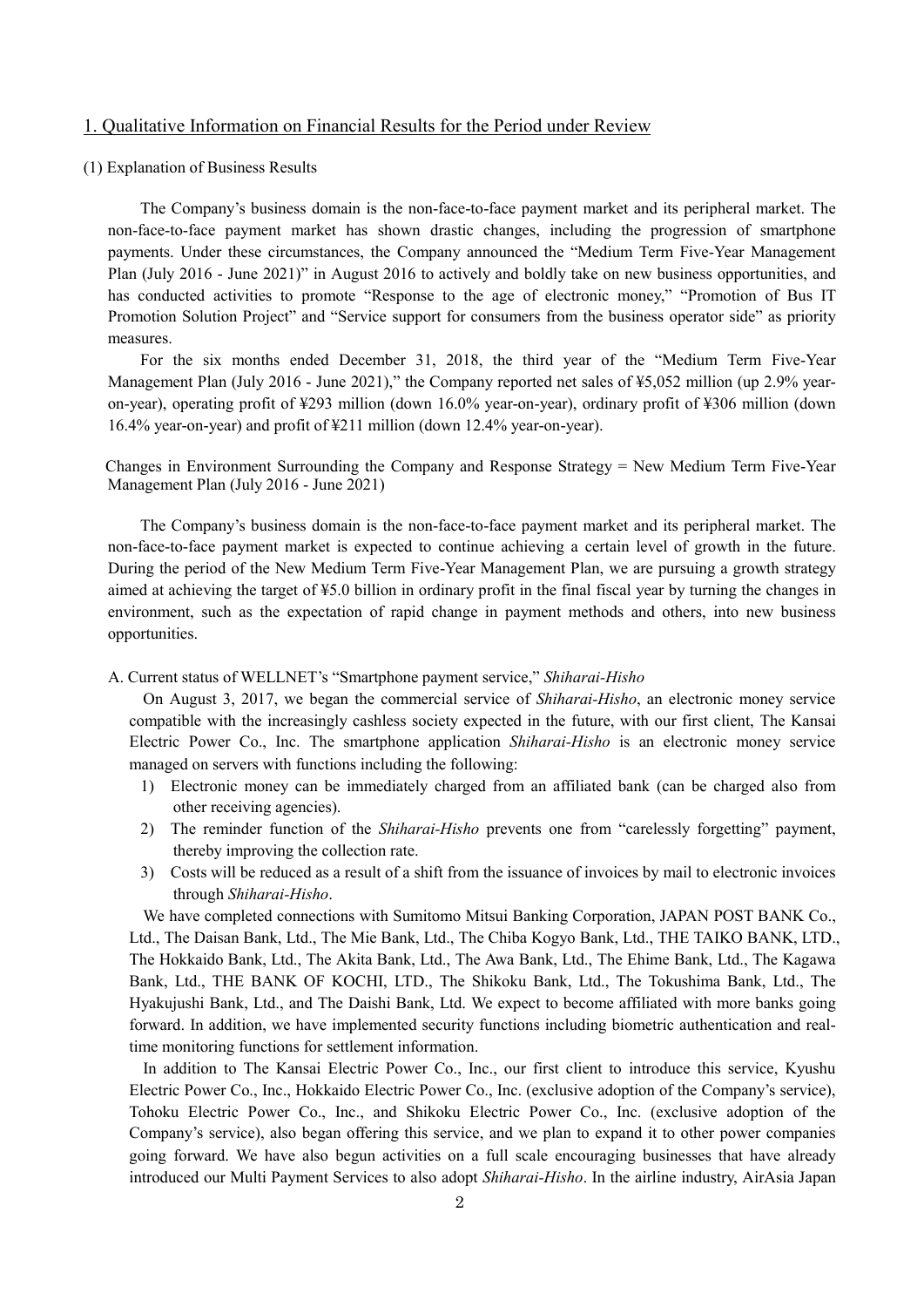Co., Ltd. has adopted this service, and in the bus industry, this service has been adopted on a full scale in routes that are compatible with one of our strengths, *Bus Mori!* service*.*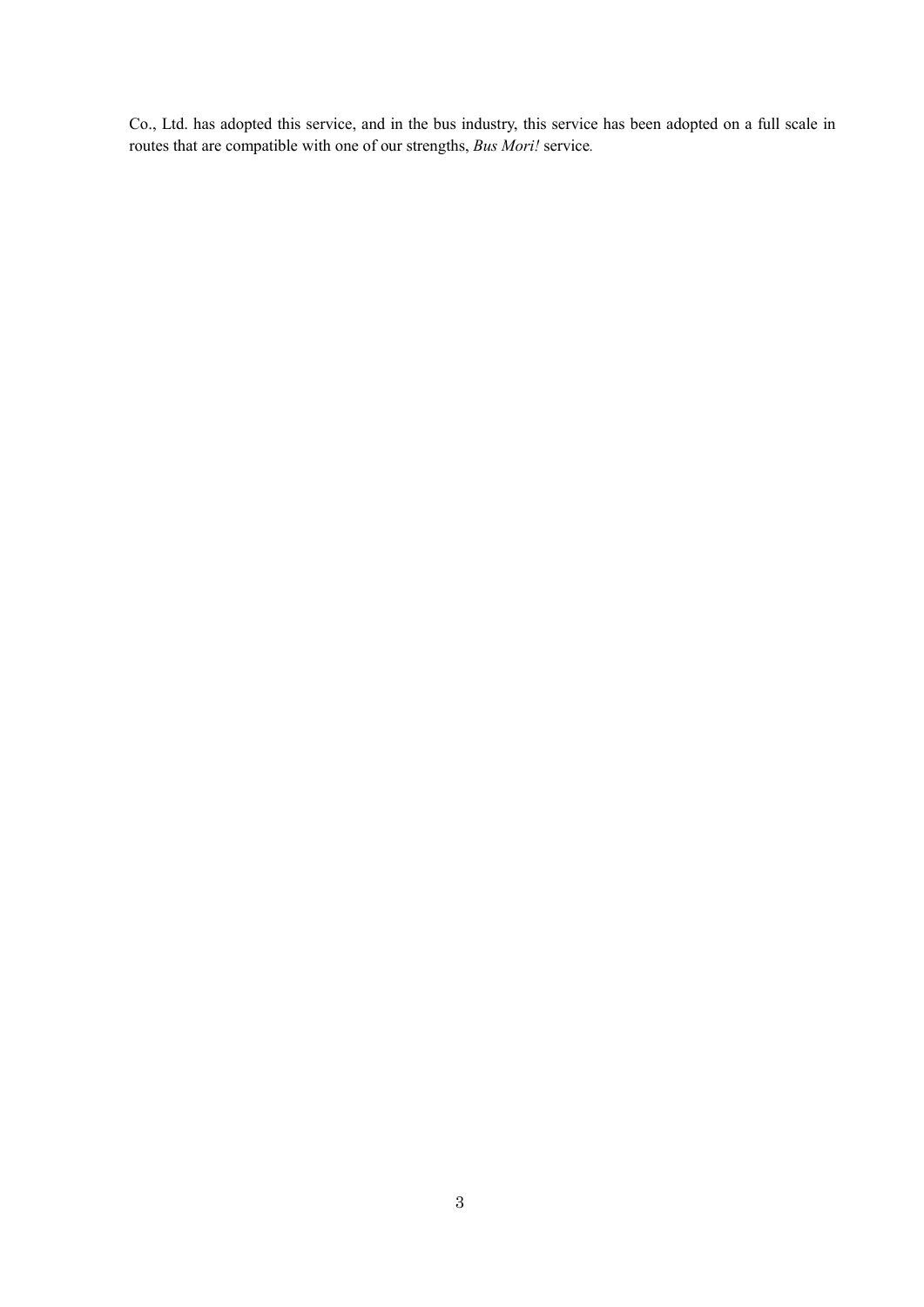#### B. Driving forward our Bus IT Promotion Project, *Bus Mori!* SERIES

The number of routes that are compatible with the smartphone application *Bus Mori!* introduced in August 2016 increased to over 250. The adoption of the service is steadily expanding with the functions of single-trip tickets, commuter tickets, coupon tickets, *Denshi Mogiri*, and free passes.

In addition to sales promotion in cooperation with bus companies, we are actively promoting the application by sponsoring the *BUSTABIST* FM radio program, which conveys the appeal of bus travel, on the JFN38 channel, particularly the key TOKYO FM station, every Sunday afternoon.

We will continue to promote *Bus Mori!* as a service which allows consumers to "buy a highway bus ticket with your smartphone."

#### C. Stable system operation

The effect of our investments in stable operations and reinforcement of the system over the past few years is apparent in the fact that there were no major system failures. We aim to optimize cost performance by making the revenue structure for each service visible on the premise of stable operations in the future.

### D. R&D for the future

In an effort to capture the huge waves of "IoT" and "FinTech," we are actively involved in development of new features including security functions. Additionally, we are forming affiliations where necessary with universities, etc. with diverse knowledge and technologies and choosing the right course for R&D.

We have completed our preparations for establishing a corporate venture capital business for startup ventures developing payment peripheral platforms.

## E. Governance

### 1) WELLNET Arete

The Company defines its raison d'etre and action guidelines for employees in WELLNET Arete (Virtue) with a view to implementing effective governance. Although the product may change, we provide education of the Company's core action philosophy to employees.

#### (WELLNET Arete)

Contribute to society by continuously making "systems that would be handy to have." Proposing and spreading such "systems" to the whole world. Distributing the profit gained from this to employees, shareholders and our next investment.

#### (WELLNET Employee Arete)

I will avoid the pitfalls of stereotypes and think freely.

I will first think on my own, and then propose the best solution for all.

I will promote open discussions while "the one who should decide" will decide and the organization will put it into action.

I will always clearly define "who" will do "what" by "when."

I will repeatedly validate the execution result and improve thereon.

I will make honest, accurate and quick reports.

I will conduct business after documenting services to be provided and compensation to be received.

I will hold rectitude as my motto and accept neither entertainment nor gifts.

# 2) Board of Directors in which Outside Directors make up majority

Guided by the management policy of actively and boldly taking on challenges of significantly expanding business opportunities, the Company made a transition to a "company with an audit and supervisory committee" in September 2017, to enhance transparency in the decision-making process and with an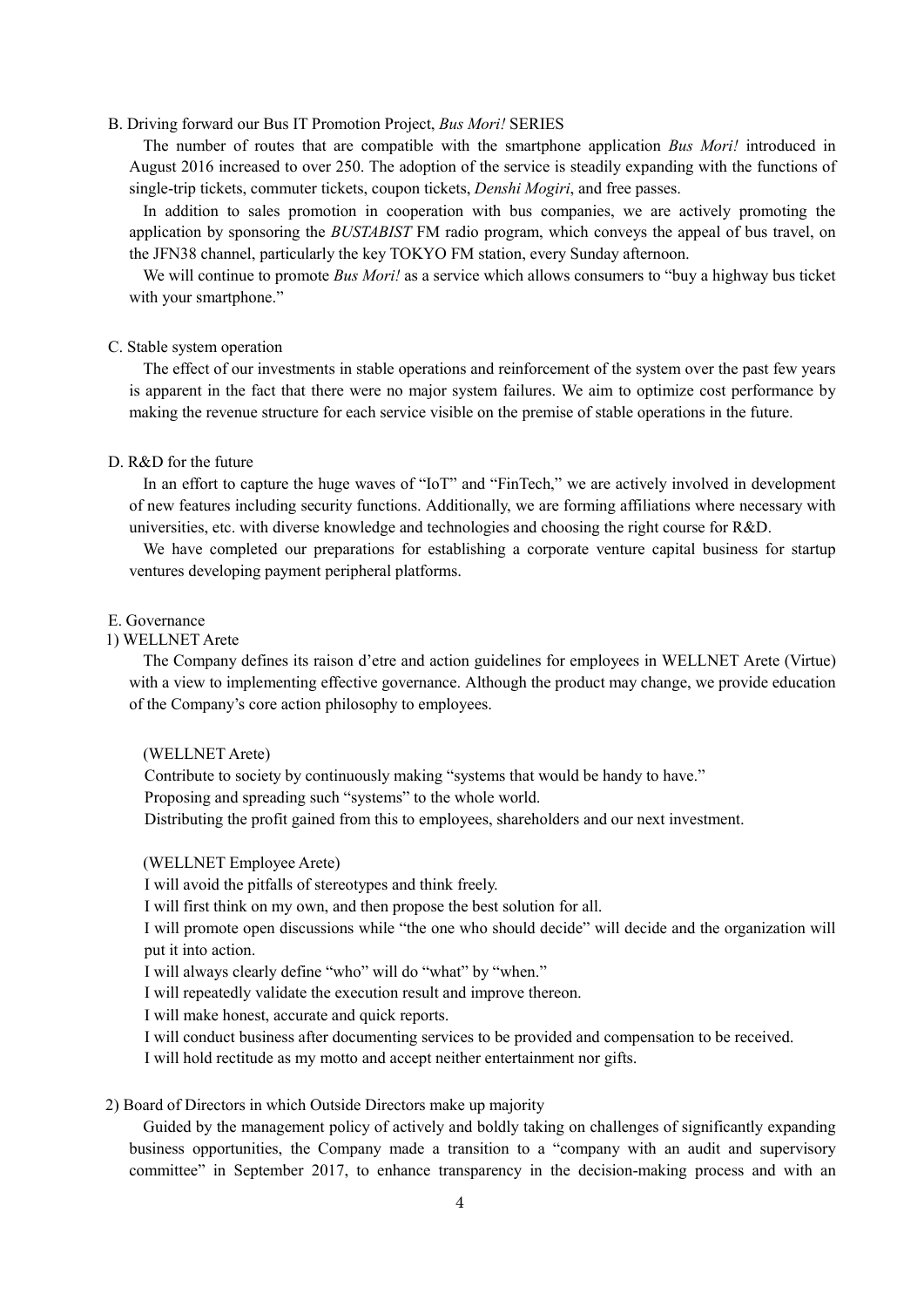awareness of the corporate governance code.

The majority of the members of the Board of Directors are Outside Directors, with two Internal Directors (of which one is a woman) and three Outside Directors. All members participate in vigorous discussions in every meeting.

#### F. Activities contributing to local communities

As part of our social contribution, we are providing support to many students through our WELLNET Scholarship, established to help financially struggling students at colleges of technology in Hokkaido. Many letters of gratitude were received from these students, which motivated our employees. We will continue with these activities.

In April 2017, we opened the "WELLNET Morino Childcare Center," an in-office childcare center established to give employees at the Sapporo Office peace of mind. As part of our social contribution activities, we have begun accepting children in the surrounding neighborhood as well.

G. Performance forecast and shareholder returns (For the three years started in July 2018) (July 2018 - June 2021)

We have not disclosed the financial forecast for the fiscal year ending June 30, 2019 so that we can continue with our management policy, as stated above, of embracing large and swift investment in the face of large business opportunities currently available.

Meanwhile, we will set the dividend payout ratio at 50% or more until the fiscal year ending June 30, 2021 and pay a dividend of ¥50 even when dividend per share is less than ¥50, as consideration for shareholders and in order to encourage shareholders to make long-term investment with peace of mind.

Going forward, we will seek to become a company that is loved by our customers, employees and shareholders with high expectations as we work to improve our corporate value. We hope that you look forward to the challenges we take on in the future.

#### (2) Explanation of Financial Position

1) Status of assets, liabilities, and net assets

Total assets as of December 31, 2018 stood at ¥23,125 million. Current assets were ¥20,726 million. This mainly comprises cash and deposits of ¥17,149 million and securities of ¥999 million. Cash and deposits include ¥13,830 million of receiving agency deposits in money collection business, which is the money kept temporarily by the Company up to the predetermined date of transfer to operators in the following month. Noncurrent assets amounted to ¥2,398 million. This mainly comprises property, plant and equipment of ¥480 million, intangible assets of ¥1,205 million, and investments and other assets of ¥712 million.

Meanwhile, total liabilities amounted to ¥15,839 million. This mainly comprises receiving agency deposits of ¥13,830 million and accounts payable - trade of ¥577 million.

Total net assets amounted to ¥7,286 million. This mainly comprises shareholders' equity of ¥7,189 million.

#### 2) Status of cash flows

Cash and cash equivalents (the "funds") as of December 31, 2018 stood at ¥16,069 million. The status of cash flows and their contributing factors are as follows.

#### (Cash flows from operating activities)

Funds provided by operating activities amounted to ¥6,708 million. The main factor for the increase is a ¥6,871 million increase in receiving agency deposits.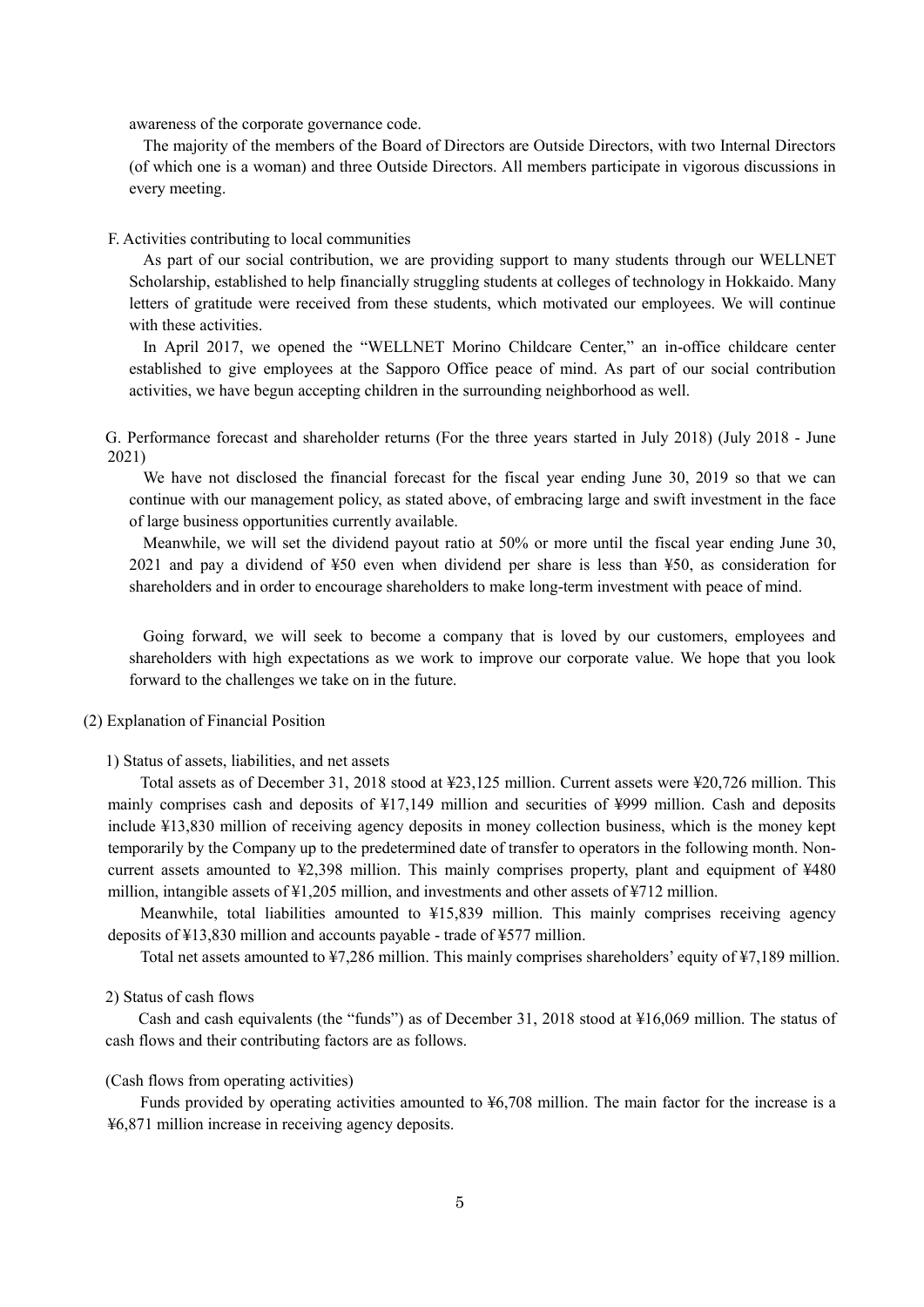#### (Cash flows from investing activities)

Funds provided by investing activities amounted to ¥224 million. The main factor for the increase is proceeds from redemption of securities of ¥3,000 million, while main factor for the decrease is purchase of securities of ¥2,999 million.

(Cash flows from financing activities)

Funds used in financing activities amounted to ¥847 million. The main factor for the decrease is cash dividends paid of ¥926 million.

# (3) Explanation of Financial Results Forecast and Other Forward-looking Information

At this moment, it is difficult to indicate the numerical forecast as there are many uncertain factors that may impact the actual financial results for the fiscal year ending June 30, 2019. The forecast will be announced immediately when it becomes possible to make reasonable forecast.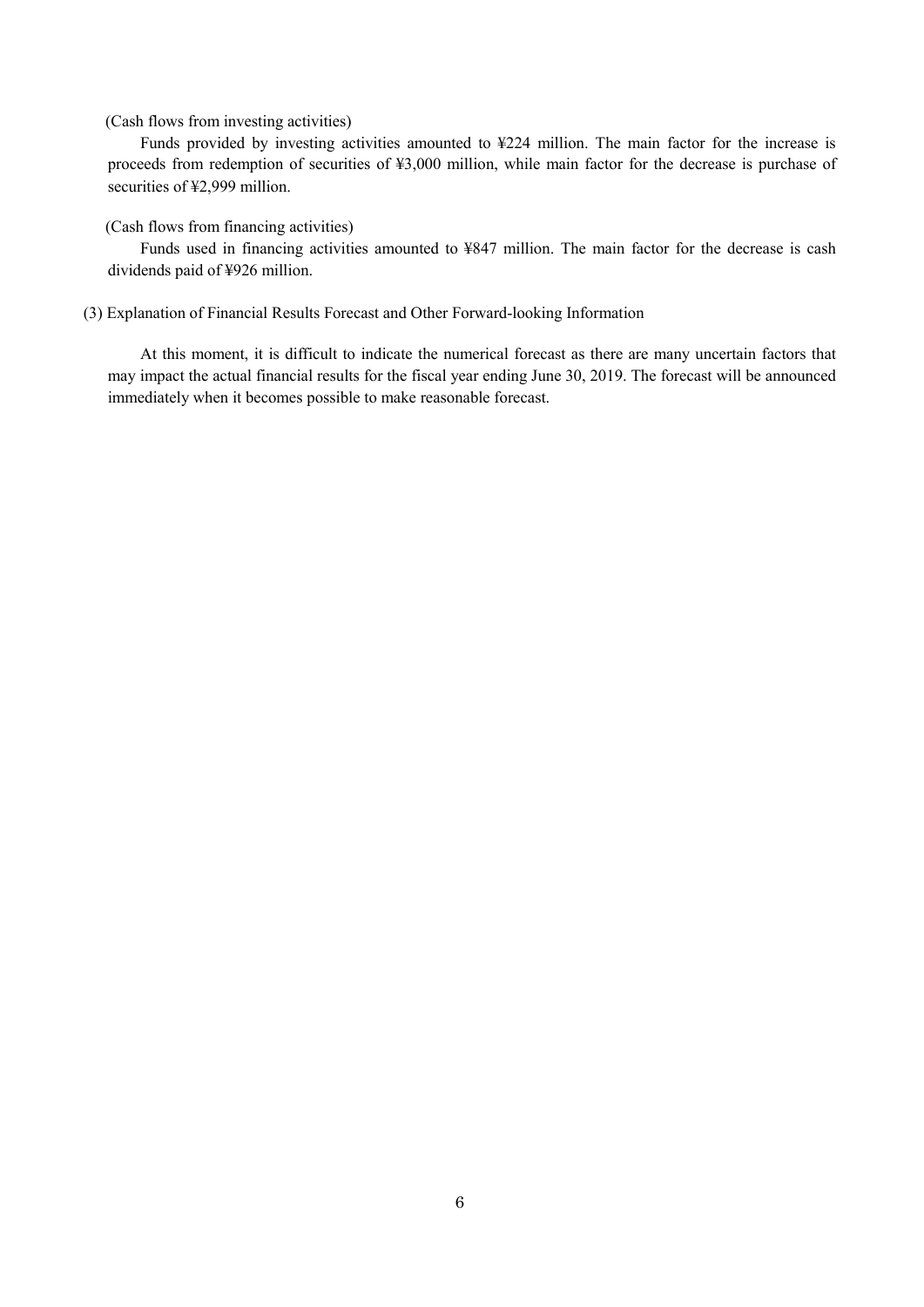# 2. Financial Statements and Significant Notes

(1) Balance Sheet

|                                       |                     | (Thousands of yen)      |
|---------------------------------------|---------------------|-------------------------|
|                                       | As of June 30, 2018 | As of December 31, 2018 |
| Assets                                |                     |                         |
| Current assets                        |                     |                         |
| Cash and deposits                     | 10,564,002          | 17,149,856              |
| Accounts receivable - trade           | 539,030             | 677,537                 |
| Operating accounts receivable         | 36,072              |                         |
| Securities                            | 1,999,913           | 999,990                 |
| Merchandise                           | 2,206               | 2,139                   |
| Work in process                       | 6,630               | 529                     |
| Supplies                              | 1,433               | 1,065                   |
| Other                                 | 1,322,082           | 1,895,394               |
| Total current assets                  | 14,471,371          | 20,726,513              |
| Non-current assets                    |                     |                         |
| Property, plant and equipment         | 528,130             | 480,905                 |
| Intangible assets                     | 1,105,878           | 1,205,722               |
| Investments and other assets          | 705,978             | 712,162                 |
| Total non-current assets              | 2,339,987           | 2,398,789               |
| Total assets                          | 16,811,358          | 23,125,302              |
| Liabilities                           |                     |                         |
| <b>Current</b> liabilities            |                     |                         |
| Accounts payable - trade              | 512,434             | 577,434                 |
| Operating accounts payable            | 73,555              |                         |
| Receiving agency deposits             | 6,959,082           | 13,830,756              |
| Income taxes payable                  | 117,135             | 119,061                 |
| Provision for bonuses                 |                     | 12,681                  |
| Provision for point card certificates | 362                 | 94                      |
| Other                                 | 1,063,212           | 1,109,373               |
| Total current liabilities             | 8,725,783           | 15,649,400              |
| Non-current liabilities               |                     |                         |
| Provision for granting of shares      | 42,407              | 45,099                  |
| Asset retirement obligations          | 7,049               | 7,102                   |
| Long-term accounts payable - other    | 119,007             | 119,007                 |
| Other                                 | 9,921               | 18,418                  |
| Total non-current liabilities         | 178,385             | 189,627                 |
| <b>Total liabilities</b>              | 8,904,169           | 15,839,028              |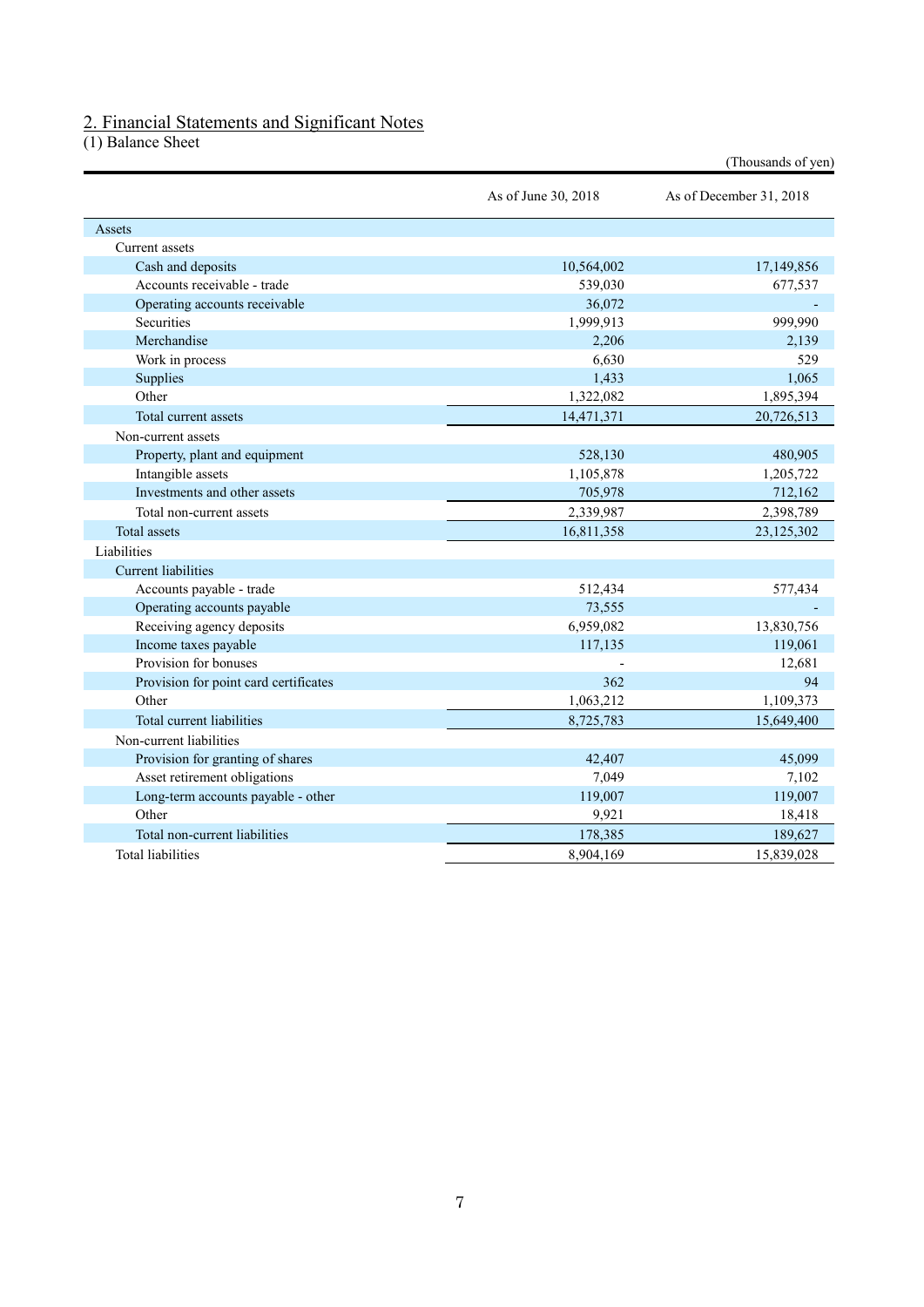(Thousands of yen)

|                                                       | As of June 30, 2018 | As of December 31, 2018 |
|-------------------------------------------------------|---------------------|-------------------------|
| Net assets                                            |                     |                         |
| Shareholders' equity                                  |                     |                         |
| Capital stock                                         | 667,782             | 667,782                 |
| Capital surplus                                       | 3,509,216           | 3,509,216               |
| Retained earnings                                     | 4,690,225           | 3,854,049               |
| Treasury shares                                       | (1,054,932)         | (841,306)               |
| Total shareholders' equity                            | 7,812,292           | 7,189,741               |
| Valuation and translation adjustments                 |                     |                         |
| Valuation difference on available-for-sale securities | 485                 | 384                     |
| Total valuation and translation adjustments           | 485                 | 384                     |
| Share acquisition rights                              | 94,411              | 96,148                  |
| Total net assets                                      | 7,907,189           | 7,286,274               |
| Total liabilities and net assets                      | 16,811,358          | 23,125,302              |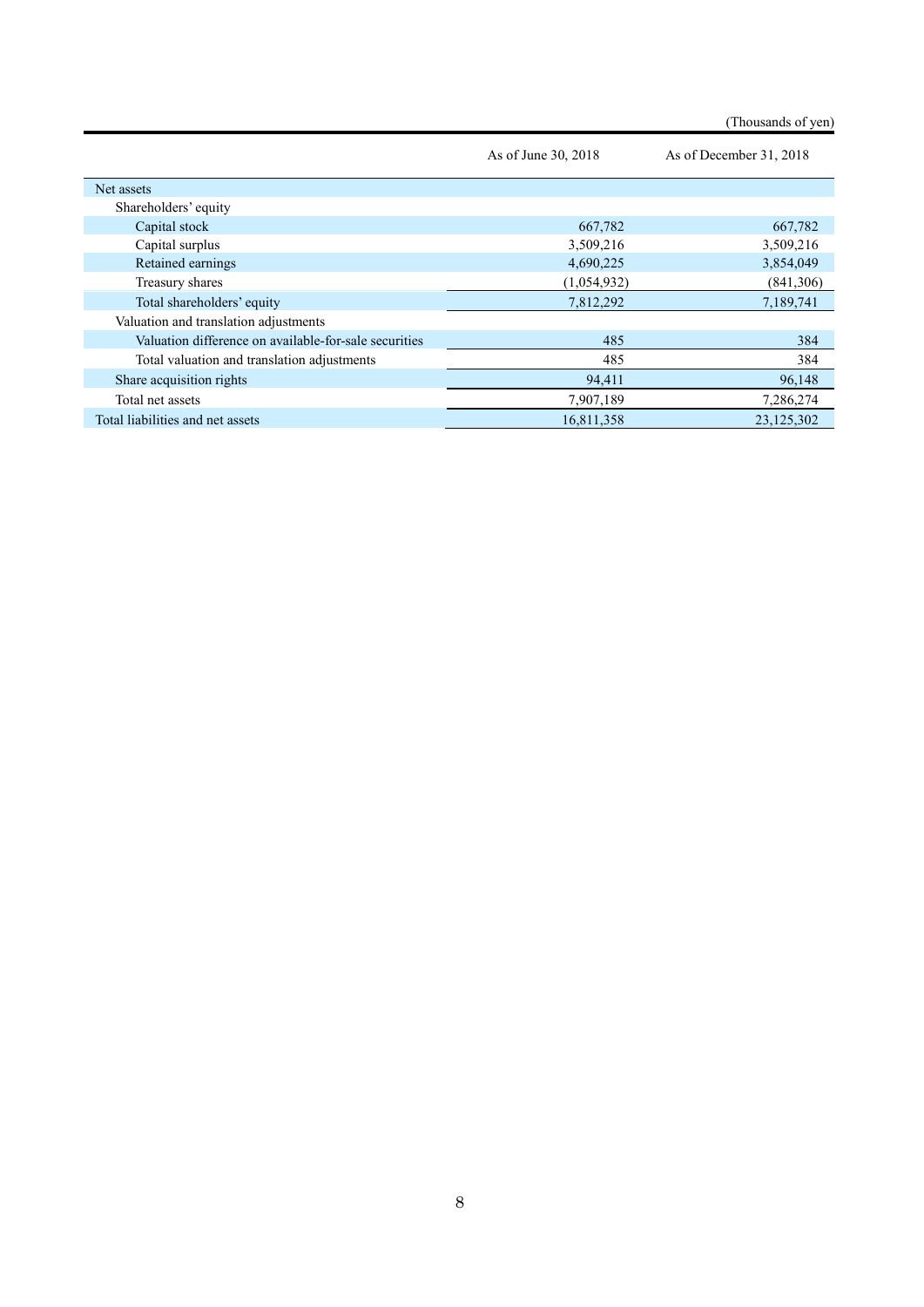# (2) Statement of Income

(Six months ended December 31)

|                                              |                          | (Thousands of yen)       |
|----------------------------------------------|--------------------------|--------------------------|
|                                              | For the six months ended | For the six months ended |
|                                              | December 31, 2017        | December 31, 2018        |
| Net sales                                    | 4,911,278                | 5,052,151                |
| Cost of sales                                | 3,842,590                | 4,207,184                |
| Gross profit                                 | 1,068,688                | 844,967                  |
| Selling, general and administrative expenses | 719,535                  | 551,549                  |
| Operating profit                             | 349,152                  | 293,417                  |
| Non-operating income                         |                          |                          |
| Interest income                              | 1,920                    | 1,772                    |
| Dividend income                              | 42                       | 44                       |
| Insurance income                             |                          | 2,848                    |
| Refunded consumption taxes                   | 11,864                   |                          |
| Gain on investments in partnership           |                          | 3,358                    |
| Other                                        | 5,343                    | 4,873                    |
| Total non-operating income                   | 19,170                   | 12,897                   |
| Non-operating expenses                       |                          |                          |
| Loss on investments in partnership           | 2,026                    |                          |
| Other                                        | 3                        |                          |
| Total non-operating expenses                 | 2,029                    |                          |
| Ordinary profit                              | 366,293                  | 306,314                  |
| Profit before income taxes                   | 366,293                  | 306,314                  |
| Income taxes - current                       | 140,994                  | 103,311                  |
| Income taxes - deferred                      | (15, 657)                | (8,093)                  |
| Total income taxes                           | 125,336                  | 95,217                   |
| Profit                                       | 240,956                  | 211,096                  |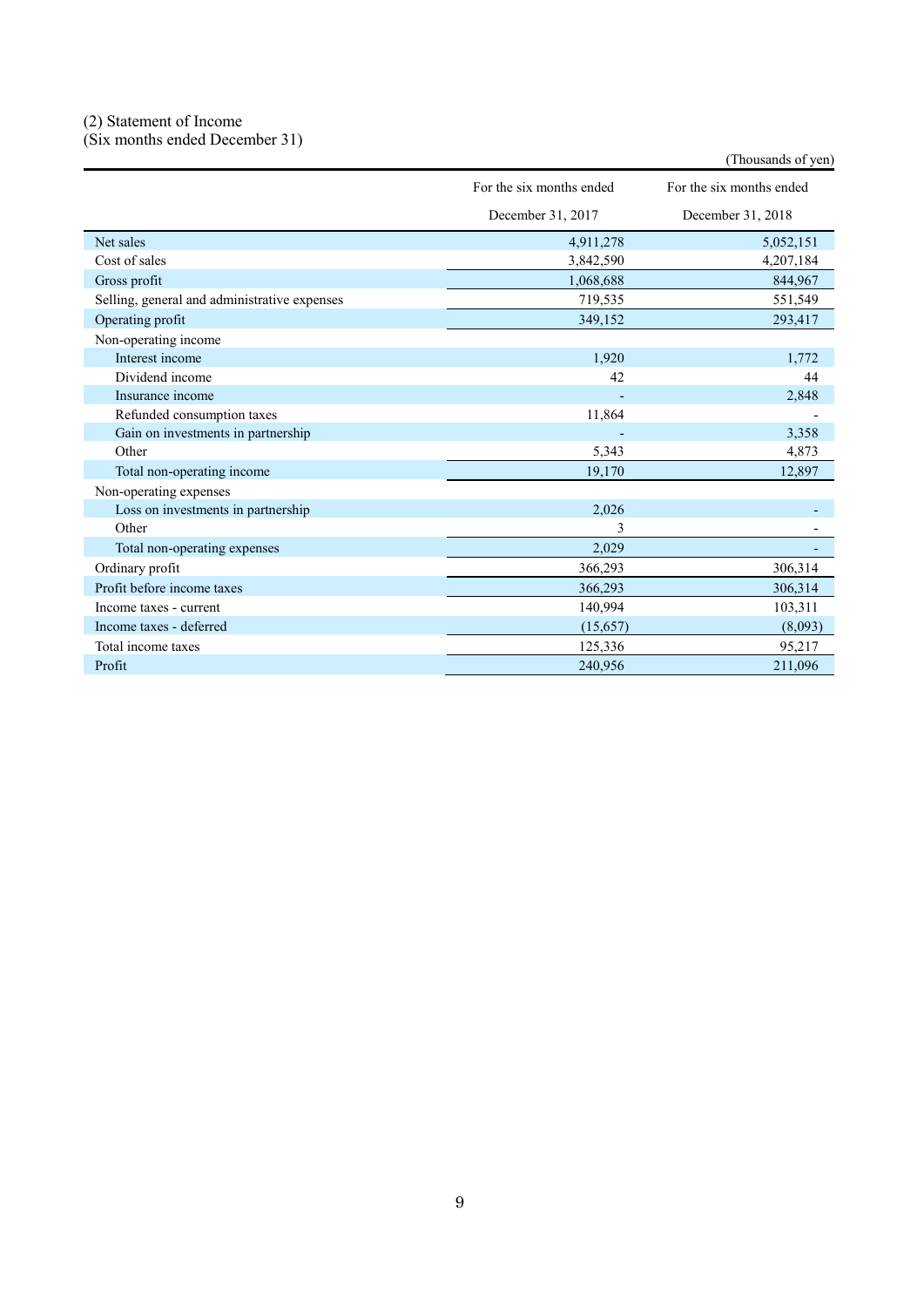# (3) Statement of Cash Flows

|                                                                                                  |                          | (Thousands of yen)       |
|--------------------------------------------------------------------------------------------------|--------------------------|--------------------------|
|                                                                                                  | For the six months ended | For the six months ended |
|                                                                                                  | December 31, 2017        | December 31, 2018        |
| Cash flows from operating activities                                                             |                          |                          |
| Profit before income taxes                                                                       | 366,293                  | 306,314                  |
| Depreciation                                                                                     | 145,640                  | 193,019                  |
| Interest and dividend income                                                                     | (1,962)                  | (1, 816)                 |
| Loss (gain) on investments in partnership                                                        | 2,026                    | (3,358)                  |
| Decrease (increase) in operating accounts receivable                                             | 94,212                   | 36,072                   |
| Decrease (increase) in notes and accounts receivable -<br>trade                                  | (114, 505)               | (138, 506)               |
| Decrease (increase) in inventories                                                               | (1,481)                  | 6,535                    |
| Increase (decrease) in operating accounts payable                                                | (191, 528)               | (73, 555)                |
| Increase (decrease) in notes and accounts payable - trade                                        | 91,540                   | 65,000                   |
| Increase (decrease) in receiving agency deposits                                                 | (3,438,994)              | 6,871,673                |
| Other, net                                                                                       | (160, 810)               | (479, 824)               |
| Subtotal                                                                                         | (3,209,570)              | 6,781,554                |
| Interest and dividend income received                                                            | 9,462                    | 9,638                    |
| Income taxes paid                                                                                | 57,613                   | (82, 682)                |
| Net cash provided by (used in) operating activities                                              | (3, 142, 494)            | 6,708,510                |
| Cash flows from investing activities                                                             |                          |                          |
| Payments into time deposits                                                                      | (500,000)                |                          |
| Proceeds from withdrawal of time deposits                                                        |                          | 500,000                  |
| Purchase of securities                                                                           | (3,499,551)              | (2,999,619)              |
| Proceeds from redemption of securities                                                           | 4,000,000                | 3,000,000                |
| Purchase of property, plant and equipment                                                        | (19,656)                 | (7,162)                  |
| Purchase of intangible assets                                                                    | (144,909)                | (268,792)                |
| Payments for investments in capital                                                              | (25,000)                 |                          |
| Net cash provided by (used in) investing activities                                              | (189, 116)               | 224,425                  |
| Cash flows from financing activities                                                             |                          |                          |
| Cash dividends paid                                                                              | (942, 643)               | (926, 222)               |
| Proceeds from disposal of treasury shares resulting from<br>exercise of share acquisition rights | 3,399                    | 79,148                   |
| Purchase of treasury shares                                                                      |                          | (1)                      |
| Net cash provided by (used in) financing activities                                              | (939, 244)               | (847,075)                |
| Net increase (decrease) in cash and cash equivalents                                             | (4,270,854)              | 6,085,860                |
| Cash and cash equivalents at beginning of period                                                 | 15,348,149               | 9,983,995                |
| Cash and cash equivalents at end of period                                                       | 11,077,294               | 16,069,856               |